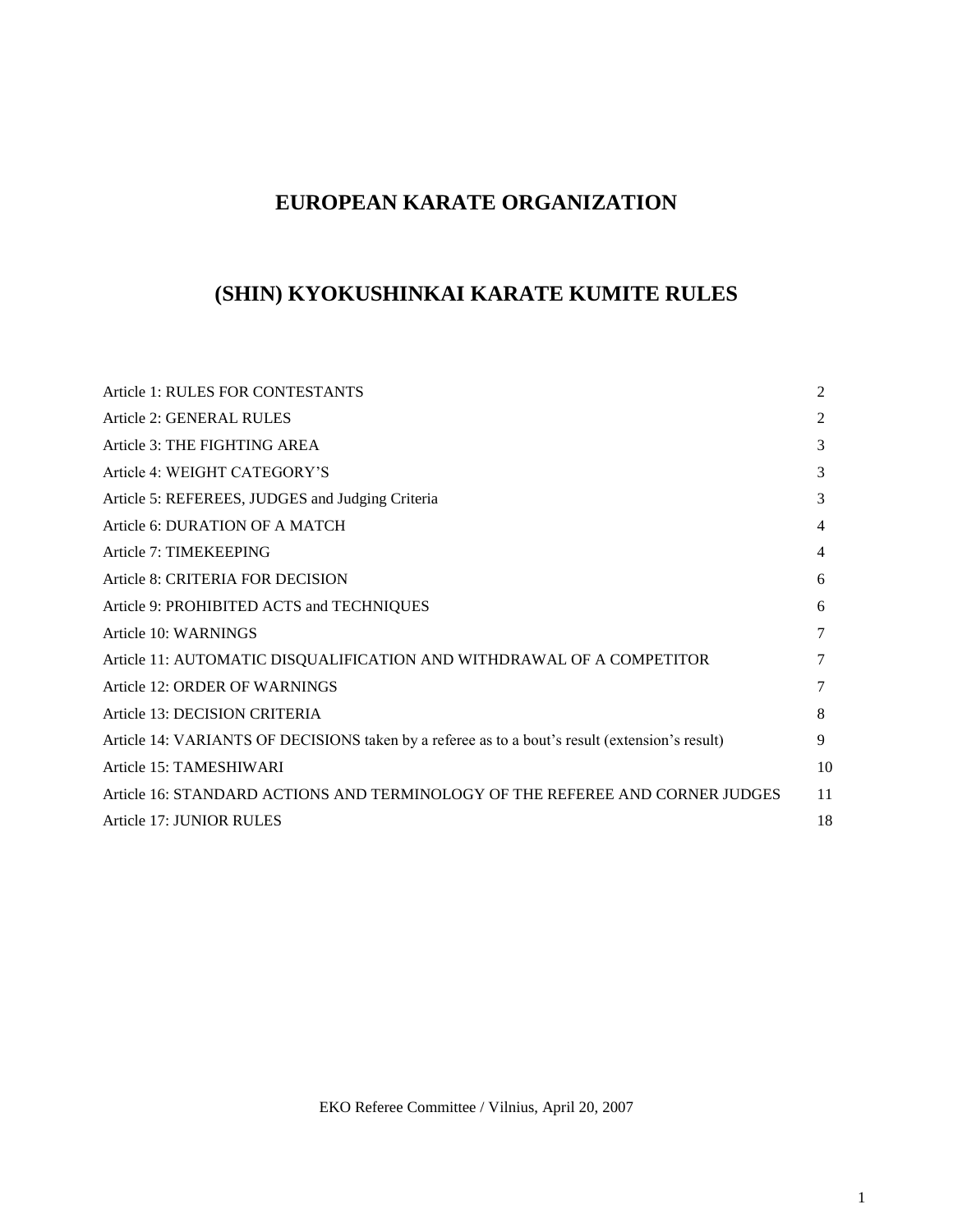# *Article 1: RULES FOR CONTESTANTS*

- 1.1 These rules are for both men's and women's tournaments.
- 1.2 The minimum age for competitors must be 18 years on or before the day of competition. Members of the E.K.O. must be at least 4th Kyu grade to be eligible to compete.
- 1 .3 The maximum age will be left to the discretion of the tournament doctors who will examine all competitors before the eliminations begin.
- 1.4 It will also be up to the discretion of the examining doctors as to the minimum weight permitted in the lightweight category.
- 1 .5 lf a fighter looses by K.O. to the head and is declared unconscious by the tournament Doctor it must be recorded in their European passport and they can not compete again for at least 6 months.
- 1.6 All competitors must have a valid EKO membership.

#### *Article 2: GENERAL RULES*

- 2.1 Each contestant must wear a clean white karate-gi. When competing one competitor will wear his/hers own belt plus an extra red belt or string. The other competitor will only wear his/hers own belt.
- 2.2 Finger and toe nails must be cut short, no protective clothing, bandages or guards must be worn other than a genital guard for men under the do-gi. Women must also wear breast protector (Cups) under a white T-shirt and white shin protectors and a genital guard. Teeth protectors are optional. All protectors must be approved by the judges responsible for weight control.
- 2.3 Is not allowed to fight with glasses; the use of contact lenses are optional.
- 2.4 In case of injury to a competitor, the wearing of bandages or other protective materials is at the absolute discretion of the tournament doctor and the head referee, whose decision shall be final and binding upon the competitor. In principle no support, bandages or tape shall be worn in the first round and thereafter at the discretion of the doctor.
- 2.5 The competitors shall enter the competition mat from opposite sides and stand by two lines, red and white, respectively in the center of the fighting area, taking postures of "FUDODACHI", facing the front. Looking at them from the front (official seats), the competitor for "AKA" – Red – should stand on the left side (the one whose entry number is smaller) and the competitor for "SHIRO" – White – should be on the right side (the one whose entry number is larger).
- 2.6 Coaches should wear their official national track suite during the competition.
- 2.7 Representatives of teams should be in official wear carrying national emblems.
- 2.8 Any change of these rules for tournaments, because of any particular reason (Country Laws, or others), must be written down in the formal invitation for a tournament.
- 2.9 The Tournament schedule is to be strictly followed, but in case of an unavoidable situation, the Tournament Executive Committee Chairman may, after consultation with the Head Judge, decide to change the tournament schedule.
- 2.10 Neither the European Karate Organization, nor the officers of the Organization will be in any way responsible for any injury or accident that may occur during the tournament. If insurance is wished, then it is upon the individual competitor to secure and make his own arrangements for the cover. This is the total responsibility of the individual contestant.
- 2.11 The contestant disqualified may give a written notice through his Country Representative or coach to the official table, of his wish to appeal to the tournament Chief Referee who, after consultation with the judges,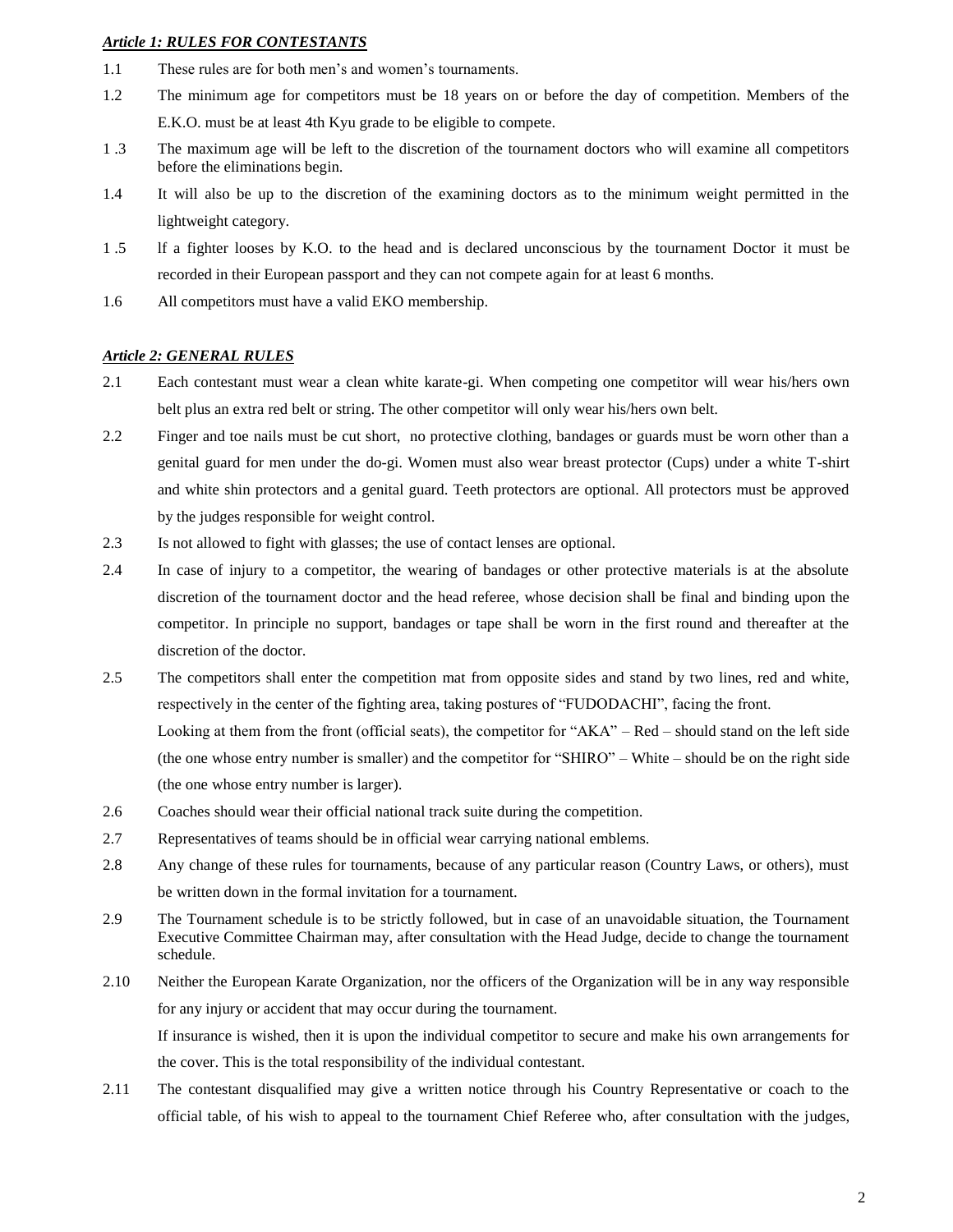may reinstate the disqualified contestant or endorse and confirm the match referees decision. The tournament Chief Referee's decision will be final.

# *Article 3: THE FIGHTING AREA*

- 3.1 The match area shall be an 8-meter square and 1 more meter on every side for safety.
- 3.2 If the match area is built up on a platform, the safety area must have a minimum of 2 meters for each side. The recommended height is 60 cm. The competitor must be able to step of the platform (with stairs of few footsteps).

The marking out and the positioning of the contestants, referee and judges shall be as per normal (Shin)Kyokushinkai karate match requirements. (See appendix).

- 3.3 The contest area must be covered with semi-hard mats approved by the EKO.
- 3.4 Mats also can be covered by special covering with area marking. On this area the EKO emblems and sponsors' symbols etc. can be placed.

# *Article 4: WEIGHT CATEGORY'S*

| 4.1 | In all matches for men the following 5 weight categories shall apply: |                   |                                                                         |
|-----|-----------------------------------------------------------------------|-------------------|-------------------------------------------------------------------------|
|     | Category-1                                                            | Lightweight       | inclusive 70 kilos.                                                     |
|     | Category-2                                                            | Middleweight      | more than 70 kilos and inclusive of 80 kilos.                           |
|     | Category-3                                                            | Heavyweight       | more than 80 kilos and inclusive of 90 kilos.                           |
|     | Category-4                                                            | Super Heavyweight | more than 90 kilos.                                                     |
|     | Category-5                                                            | Open              | no weight limit.                                                        |
| 4.2 |                                                                       |                   | In all matches for women the following 4 weight categories shall apply: |
|     | Category-1                                                            | Lightweight       | inclusive 55 kilos.                                                     |
|     | Category-2                                                            | Middleweight      | more than 55 kilos and inclusive 65                                     |
|     | Category-3                                                            | Heavyweight       | more than 65 kilos.                                                     |
|     | Category-4                                                            | Open              | no weight limit.                                                        |

# *Article 5: REFEREES, JUDGES and JUDGING CRITERIA*

- 5.1 Each contest shall have four judges and one referee (who gives all commands); however, the final decision rests with the Head Judge.
- 5.2 The clothes for referees and judges will be: Black trousers, Blue shirt and White bow tie. Every judge must have his own trig whistle.
- 5.3 In a decision upon the outcome of a contest each judge shall have one vote.
- 5.4 The referee shall also have one vote.
- 5.5 Since the decision should be a majority decision, in case of "IPPON", "WAZA-ARI" "HANSOKU", "JOGAI" and "HANTEI", etc, the decision is valid if at least three out of the five members of the referee team support it. A decision not supported by the majority, that is less than three of the judges (referee), or a decision supported by only referee is not valid.

However, any of the fore judges and referee has the right to make a protest against a decision and claim further discussions. On the discussions, a monitor (videotape-recording image might be used as a reference).

- 5..6 In case a competitor cannot continue the bout due to his opponent's "YUKO WAZA (effective attack)", "HANSOKU WAZA (foul attack)" etc., the tournament doctor may give a "doctor's stop" after consulting with the four judges and referee or the head judge.
- 5.7. In case of "HANSOKU WAZA", the competitor who made the foul attack loses the bout.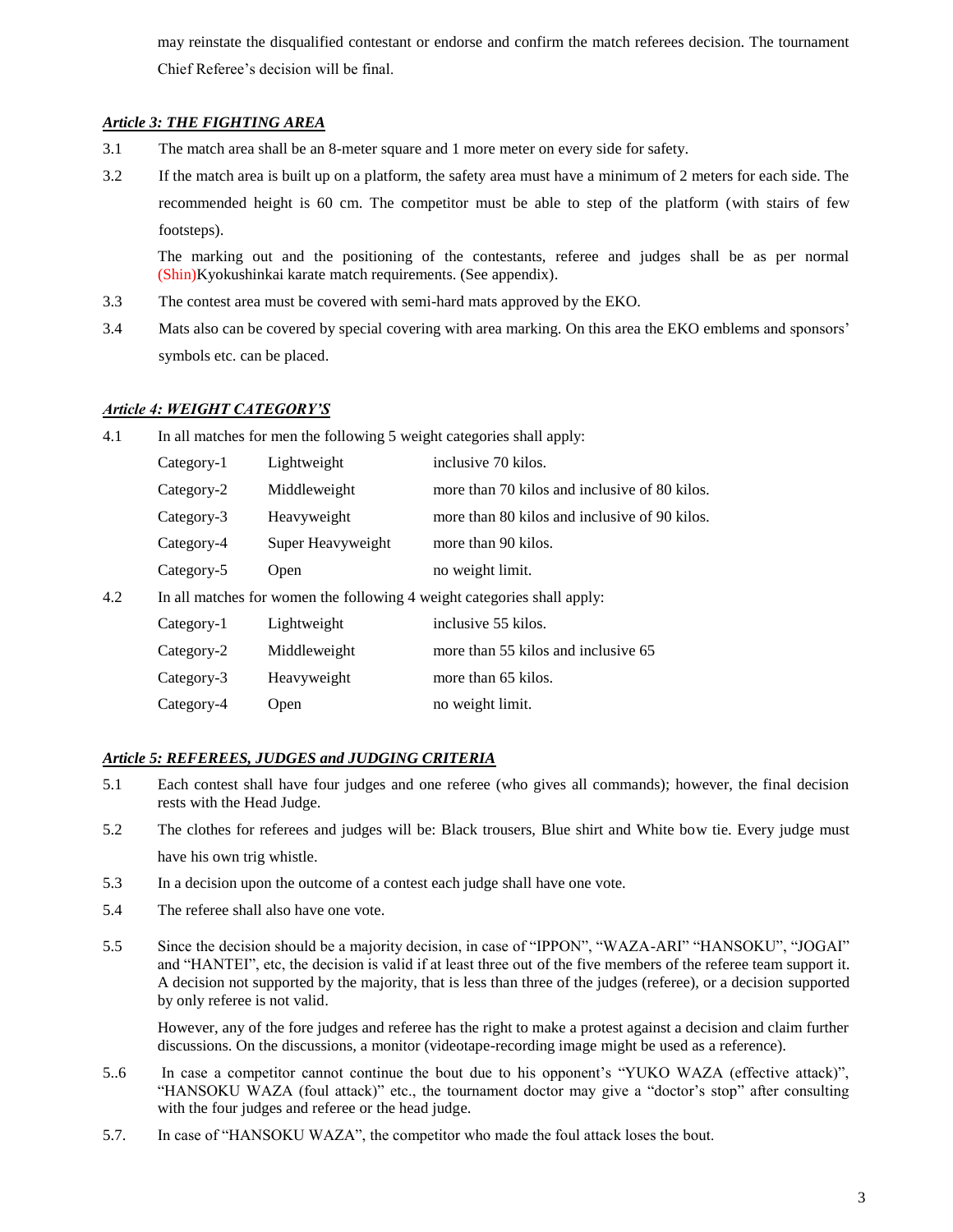5.8. The opponent will not be able to continue on to a next bout if he is seriously damaged and given a "doctor's stop".

### *Article 6: DURATION OF A MATCH*

- 6.1 Each Kumite shall last 3 minutes.
- 6.2 If no decision in favor of either opponent is made by the 4 judges and the referee, and then the referee will authorize an extension, such extension to be limited to 2 minutes duration.
- 6.3 If after the first extension there is still no decision a further two minutes, ENCHO is given.

If after this second two minutes a draw is given the contestants must be weighed.

If one of the competitors is lighter then the other for a value described below, such will be declared a winner.

Men:

| Category-1 | Lightweight       | 5 kg or more  |
|------------|-------------------|---------------|
| Category-2 | Middleweight      | 5 kg or more  |
| Category-3 | Heavyweight       | 5 kg or more  |
| Category-4 | Super Heavyweight | 10 kg or more |
| Category-5 | Open weight       | 10 kg or more |
| Women:     |                   |               |
| Category-1 | Lightweight       | 4 kg or more  |
| Category-2 | Middleweight      | 4 kg or more  |
| Category-3 | Heavyweight       | 8 kg or more  |
| Category 4 | Open weight       | 8 kg or more  |

Examples (for men): 1) Aka 75,0 kilos, Shiro 80,0 (difference = 5 kilos)  $\rightarrow$  Aka wins;

2) Aka 75,0 kilos, Shiro 79,9 (difference = 4,9 kilos)  $\rightarrow$  Hikiwake (difference in weight is unimportant).

The weighing must be in do-gi and compulsory protectors used during the bouts. If no decision can be made after the weighing then a further 2 minutes ENCHO-SEN is awarded.

- 6.4 For men's tournaments, in the case of their weights being equal the contestant who has broken the greater amount of boards will be declared the winner.
- 6.5. For women at the moment there is no tameshiwari test.
- 6.6 If the weight's and boards are equal, they must fight one more extension of 2 minutes duration and a decision must be made.
- 6.7 In the first rounds (up to quarterfinals) consider of number of contestants it is possible to hold both men's and women's bouts per the following formula: main boat (3 minutes), first extension (2 minutes), weighting and last extension (2 minutes). The given information is to be sent (spread) after preliminary applications have been received.

# *Article 7: TIMEKEEPING*

- 7.1 The time of a match shall be taken from when the referee signals the start of a match with the referee command HAJIME. The match clock is only stopped when the referee commands it (Time-stop), or when the time is up.
- 7.2 A red beanbag will be used to signal the end of the contest when the time-up bell rings by throwing the bag into the fighting area at the end of each match.
- 7.3 In case of any accident during the fight, the Referee may stop the bout.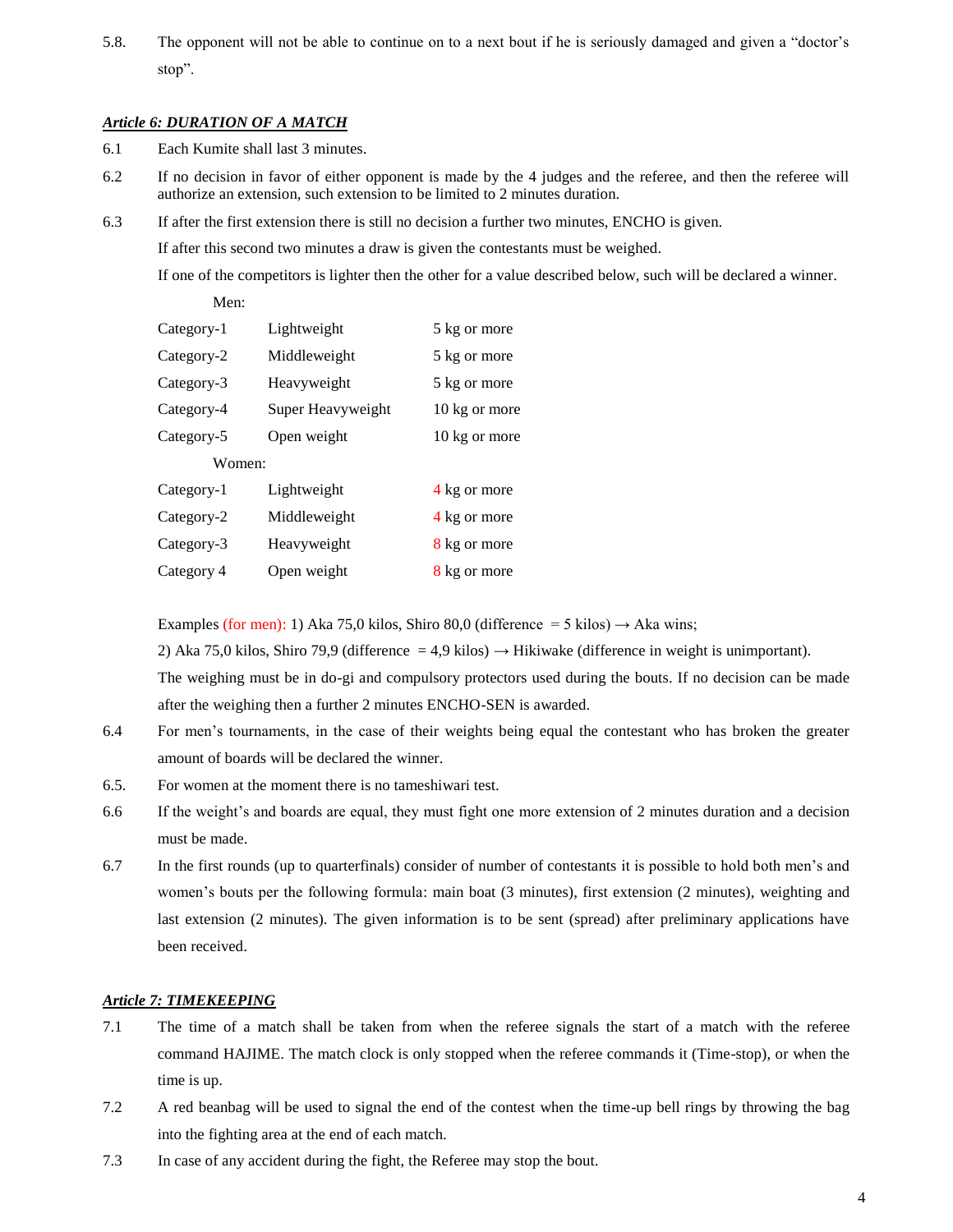# *Article 8: CRITERIA FOR DECISION*

# *Full point win (IPPON-GACHI):*

The following cases will be judged as IPPON-GACHI (full point victory).

- 8.1.1 With the exception of techniques which are fouls and not allowed by the contest rules, any technique that connects and instantaneously downs the opponent for longer than 3 seconds, scores a full point (Counting one thousand and one, one thousand and two, etc.).
- 8.1.2 If the opponent has loss of his will to fight for more than three seconds. When a contestant informs the referee or judges that he is beaten as the result of techniques allowed within the contest rules, his opponent shall be awarded a full point and the match.
- 8.1.3 When having obtained two WAZA-ARI (half-points), which results in one IPPON (full-point).
- 8.1.4 The disqualification of a contestant will automatically give the other contestant the win.

# *Half point win (WAZA-ARI):*

The following cases will be judged as WAZA-ARI (half-point).

- 8.2.1 Where a contestant is knocked down by a technique allowed within the contest rules and regains a standing position within 3 seconds, a half point will be awarded to his opponent. The (downed) opponent will be allowed to continue with the contest, only if in opinion of the referee and the doctor he is able to do so.
- 8.2.2 This will be after consultation with the doctor, who can, on medical grounds stop the continuation of the match.
- 8.2.3 If the opponent has lost his will to fight but resumes the fight within three seconds;
- 8.2.4 If the opponent has received so much damage that he loses his balance, but not that he falls down.
- 8.2.5 When an opponent is downed with any allowed technique including foot sweeps (ASHI-BARAI) or dodging the opponent's DOMAWASHI-KAITEN-GERI (rolling kick) which are followed up by a well focused noncontact technique to the body, WAZA-ARI is awarded

# *Decision win (HANTEI):*

- 8.3.1 In case there is no IPPON nor disqualification, the decision supported by three or more out of the five referees (one referee, four corner judges) is valid.
- 8.3.2 In case of one of the competitors having a WAZA-ARI, the WAZA-ARI will be the first priority in a decision. In case of no WAZA-ARI, the amount of damage will be the first priority in a decision.
- 8.3.3 In case of no damages, the amount of techniques (punches, kicks), including YUKO-UCHI (point-giving techniques, but not enough for being a WAZA-ARI), will be the criteria for decision.
- 8.3.4 In case of same amount of techniques, including YUKO-UCHI, the referees shall give victory to the competitor who is more active or more aggressive in fighting. (This applies to the final extension where a winner has to be decided.)
- 8.3.5 If CHUI (warning) or GENTEN (penalty) has been given to either of the competitors, the referees shall follow the criteria stated in "DECISION CRITERIA".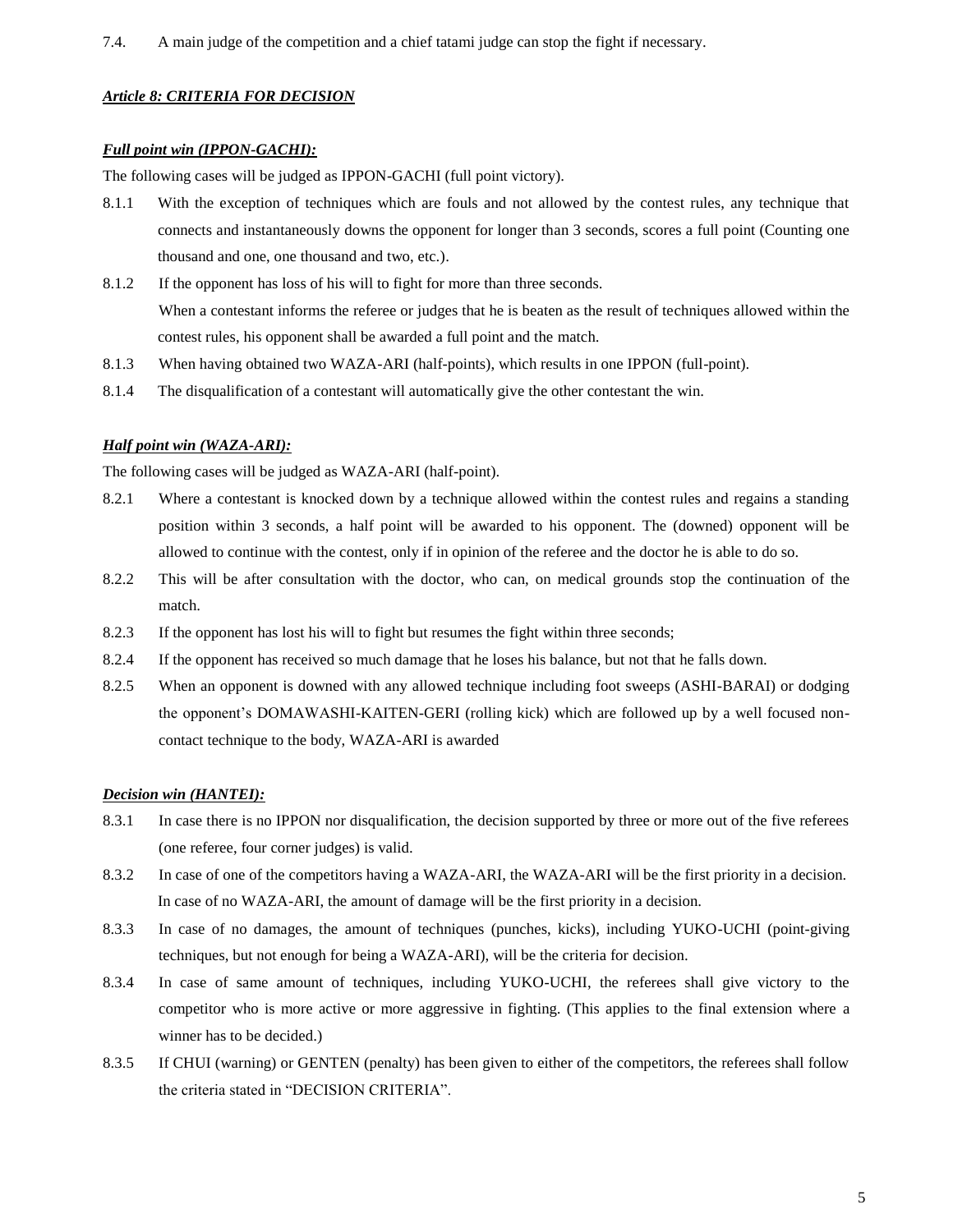### *JOGAI (Step outside competition area)*

8.4.1 If either of the competitors has stepped outside the area line completely with his both feet, it will be judged as JOGAI.

"JOGAI" will be concluded upon the referee's command "YAME".

#### **MITOMEZU (No count)**

8.5.1 When IPPON (one full point), WAZAARI (one half point), HANSOKU (fouls), etc. is not approved of, it will be judged as MITOMEZU (No count).

#### **CHUI (warning) & GENTEN (Penalty)**

- 8.6.1 A foul is charged with one warning "CHUI ICHI".
- 8.6.2 When any action is considered as a deliberate or malicious foul, or when a severe damage has been caused by a foul, a GENTEN ICHI (first penalty) may be given at the first time.
- 8.6.3 CHUI ICHI (second warnings) results in GENTEN ICHI (first penalty), and GENTEN NI (second penalty) results in SHIKKAKU (disqualification).

#### *Article 9: PROHIBITED ACTS and TECHNIQUES*

The following actions are considered as HANSOKU (fouls). The following matters depending on a foul's gravity may merit Chui, Genten or disqualification at the entire and absolute discretion of the referee and judges of the contest.

- 9.1 Attacks with techniques using hands or elbows to the opponent's head, face or neck. (Even a slight touch may result in HANSOKU. However, making faints to the face is allowed.).
- 9.2 KINTEKI-GERI (groin kicks including any kind of the atack to the groine) .
- 9.3 ZU-TSUKI (head thrusts).
- 9.4 TSUKAMI (grappling). (For whatever reason, to grapple the opponent's dogi is not allowed, neither to clinch hands with each other.)
- 9.5 KAKE (hooking). (To grapple or hook the opponent's neck, head, shoulders, etc.)
- 9.6 OSHI (pushing). (Pushing with open hands, closed hands or with the body is not allowed. Basically it will be considered as HANSOKU even if you push only with one hand.)
- 9.7 To Attack whilst leaning the head or body against the opponent.
- 9.8 KAKAEKOMI (hugging and holding). (The person who puts his arms around the other one first will be given a foul.)
- 9.9 Direct attacks to any part of the knee joints.
- 9.10Any intentioned attack to any part of the opponent's spine from behind.
- 9.11To attack an opponent who is already down.
- 9.12Making an attack from the floor after having been downed by the opponent.
- 9.13KAKENIGE (run-away attack). (Pretend to attack whilst actually running away from the opponent.)
- 9.14Running away by repeatedly doing JOGAI. (Step outside area.)
- 9.15Failing to obey the referee's instructions during the bout or making comments to the referee.
- 9.16Any action that may be considered as bad attitudes towards the competition.
- 9.17Any other actions that the referees may regard as fouls.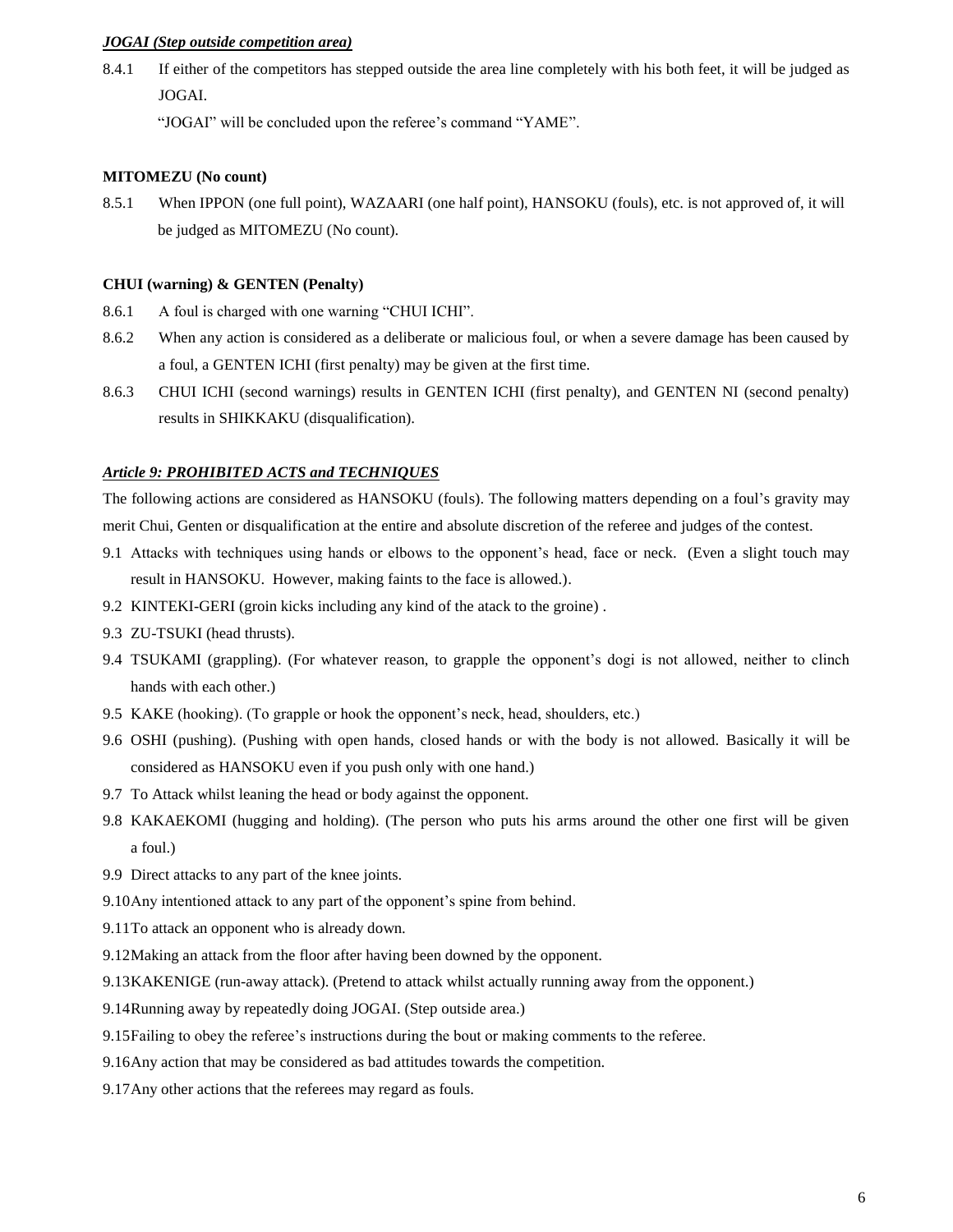### *Article 10: WARNINGS*

The following matter may merit a warning at the discretion of the contest referee:

- 10.1 Frequently retreating from out of the contest area or avoid fighting.
- 10.2 Persistent bad behavior or violence.
- 10.3 Contestants who refuse to fight for more than 30 seconds shall be regarded as lacking the will to fight and both contestants can be disqualified.

### *Article 11: AUTOMATIC DISQUALIFICATION AND WITHDRAWAL OF A COMPETITOR*

The following matters can merit automatic disqualification (SHIKKAKU):

- 11.1 Contestants who arrive late (the maximum time is 1 minute) for bouts or who fail to appear at all.
- 11.2 Contestants who refuse to engage in kumite during a match after 3 calls by the referee. Physical disability arising during the tournament shall allow a contestant to withdraw after examination and verification of the injury, and agreement between the Tournament Physician, the tournament Head Referee and the Country Representative. This decision is final and must be documented in the passport (in case KO at the head).
- 11.3 Failing to obey the referee's instructions during the bout.
- 11.4 Facing each other for more than one minute without engaging in fight. This shall be regarded as lack of will to fight and both competitors shall be disqualified.
- 11.5 Any actions considered as sheer violence, seriously deliberate fouls or deliberate bad attitude towards the competition.
- 11.6 In case of GENTEN-NI (second penalty) = SHIKKAKU.
- 11.7 When the total number of broken boards at TAMESHIWARI is 0 (zero), or when TAMESHIWARI is deliberately given up.
- 11.8 If there is a weight difference of more than 7.0 kg between the weight in the application and the weight checked before the competition, the competitor will be disqualified.

#### *Article 12: ORDER OF WARNINGS*

The order of warnings will be as follows:

| <b>TERMS</b>                                                                             | <b>MEANING</b>   | <b>ACTION OF REFEREE</b>                           |
|------------------------------------------------------------------------------------------|------------------|----------------------------------------------------|
| <b>12.1. CHUI ICHI</b>                                                                   | First warning    | Point with the finger to offender's stomach        |
| 12.2. CHUI ICHI                                                                          | Second warning   | Point with the finger to offender's stomach        |
| <b>AWASETTE GENTEN ICHI</b>                                                              | First penalty    | Point with the finger to offender's face.          |
| 12.3. GENTEN ICHI                                                                        | First penalty    | Point with the finger to offender's face.          |
| (when penalty for a grave violation is announced, immediately without warning CHUI ICHI) |                  |                                                    |
| 12.4. CHUI ICHI                                                                          | Third warning    | Point with the finger to offender's stomach        |
| 12.5. CHUI ICHI                                                                          | Fourth warning   | Point with the finger to offender's stomach        |
| <b>AWASETTE GENTEN NI</b>                                                                |                  | Point with the two fingers to the offender's face. |
| 12.6. GENTEN NI                                                                          | Second penalty   | Point with the two fingers to the offender's face. |
| 12.7. SHIKKAKU                                                                           | Disqualification | Point with the finger from the offender's face     |
|                                                                                          |                  | and indicate that he or she must leave the mat     |
|                                                                                          |                  | area.                                              |
|                                                                                          |                  |                                                    |

The table officials must note all these warnings.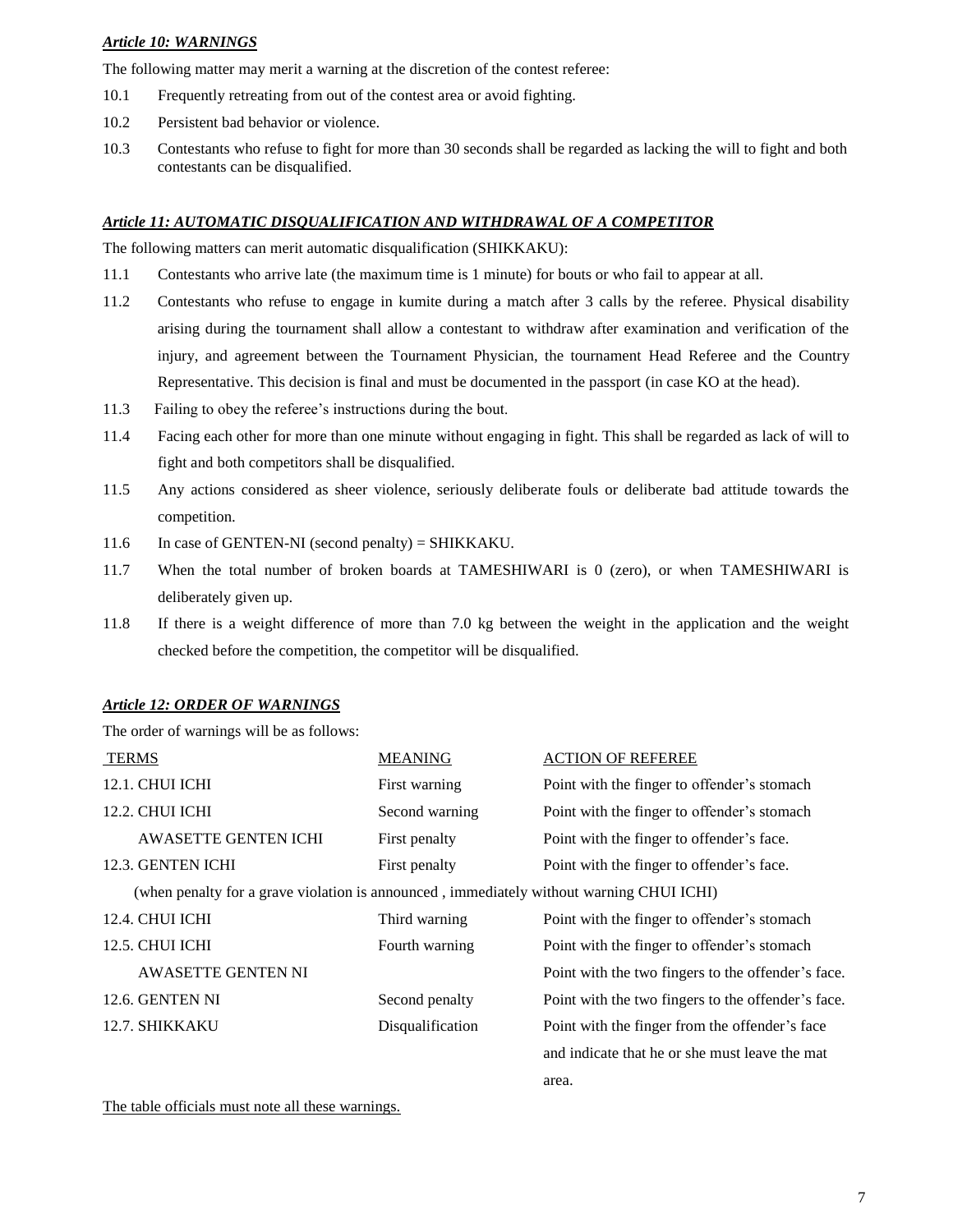# *Article 13: DECISION CRITERIA*

Down below is a description of the relation between CHUI (warning) and WAZA-ARI (half-point), which of those two shall be the decisive part in different situations.

13.1. Judging Criteria (Chart)



competitor will win, however, depending on the number of warnings and contents, it may be judged like down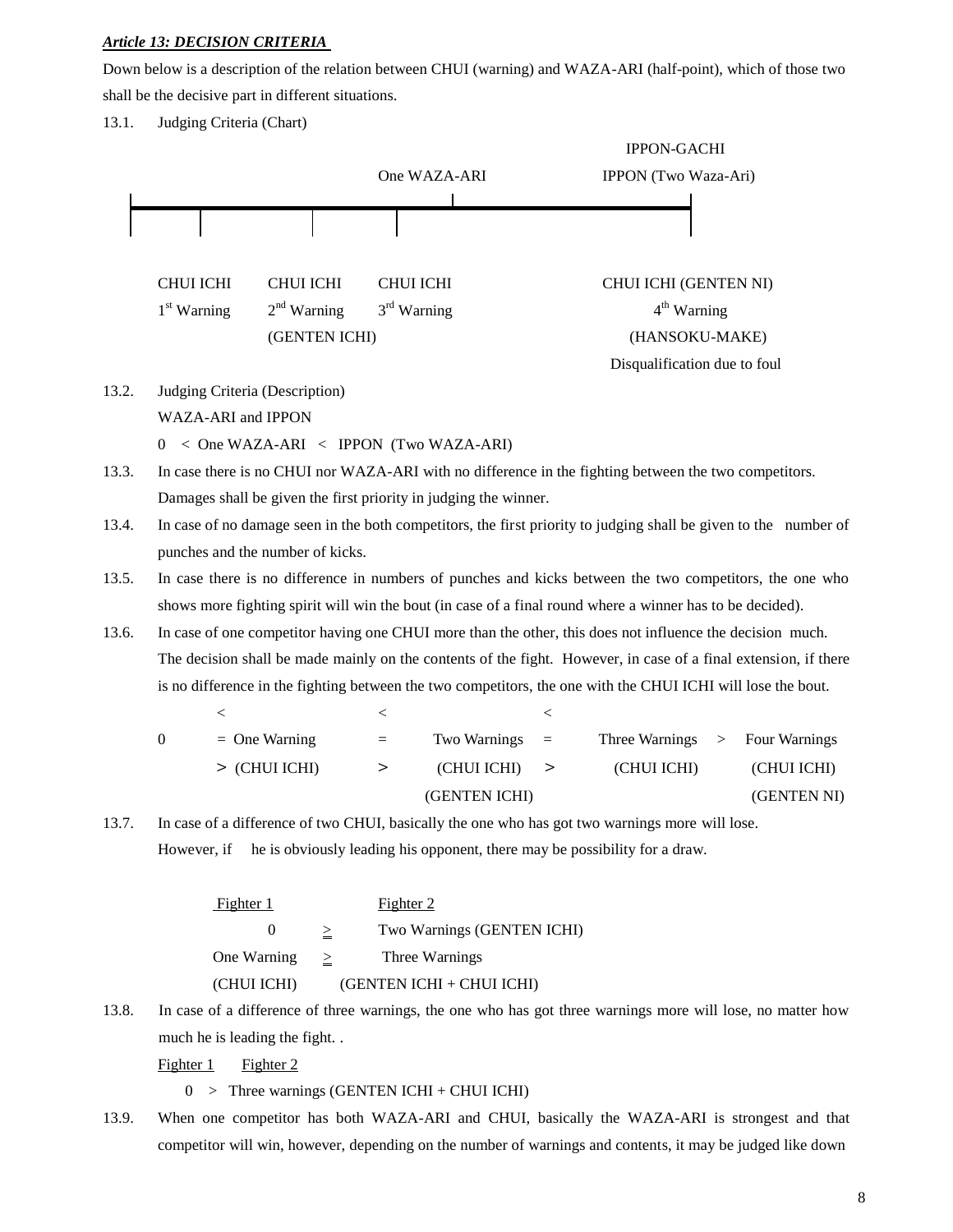below:

Fighter 1 Fighter 2

- a)  $0 < WAZA-ARI + One Warning$
- b)  $0 < WAZA-ARI + Two Warning (GENTEN ICHI)$
- c)  $0 < WAZA-ARI + Three Warning (GENTEN ICHI + CHUI ICHI)$

*Basically the one holding a WAZA-ARI is the winner, but if fighter 1 is leading the fight very clearly, it is possible to give a draw.*

d)  $0 > WAZA-ARI + Four Warnings (GENTEN NI)$ 

Even if one has a WAZA-ARI, GENTEN NI will disqualify him.

# *ARTICLE 14. VARIANTS OF DECISIONS TAKEN BY A REFEREE AS TO A BOUT'S RESULT (EXTENSION'S RESULT)*

- 14.1Judgment about a draw is valid if it takes ground on a judgment of three or more referees, including the main referee, but in some situations such as 3), 14), 15), Table № 1, decision about a draw can be taken by referee based upon like ruling of two members and himself of the referee team.
- 14.2Variants of taking decisions by a referee as to the result of a bout (extension) depending on given judgments of other judges and his own decision are shown in a Table № 1 (meaning the situations when judges don't take the final decision in the last extension in favor of "Siro" or "Aka"):

Table № 1

| $N_2$ | Judges'<br>decision                         | Final referee's<br>decision<br>depending on<br>the referee vote | $N_2$ | Judges'<br>decision         | Final referee's<br>decision<br>depending on<br>the referee<br>vote | $N_2$ | Judges'<br>decision               | Final referee's<br>decision<br>depending on<br>the referee vote |
|-------|---------------------------------------------|-----------------------------------------------------------------|-------|-----------------------------|--------------------------------------------------------------------|-------|-----------------------------------|-----------------------------------------------------------------|
| 1)    | $\Box$                                      | $\Box$                                                          | 6)    | <b>XXXX</b>                 | $\mathbf{x}$                                                       | 11)   | $\Box$ $\Box$ $\Box$ $\mathbf{X}$ | $\Box$                                                          |
| 2)    | $\Box$ $\Box$                               | $\Box$                                                          | 7)    | $X X X \Box$                | $\mathbf{x}$                                                       | 12)   | $\blacksquare$                    | $\blacksquare$                                                  |
| 3)    | $\square \square \blacksquare \blacksquare$ | $1) \square 2$ = 3) x                                           | 8)    | $X$ $X$ $\square$ $\square$ | $1) \times 2) \square$                                             | 13)   | $X X \Box$                        | $\mathbf{x}$                                                    |
| 4)    | $\Box$                                      | $\blacksquare$                                                  | 9)    | $X X X \blacksquare$        | $\mathbf{x}$                                                       | 14)   | $X \Box \Box$                     | $1) \square 2$ x                                                |
| 5)    | man                                         | $\blacksquare$                                                  | 10)   | $X X \blacksquare$          | $\mathbf{X}$ $\blacksquare$                                        | 15)   | $X \blacksquare \blacksquare$     | $1) \equiv 2x$                                                  |

# **Comment:**

А) symbols used in Table № 1 stand for the following decisions:

- □ Shiro (white) win;
- $\blacksquare$  Aka (red) win;
- х draw.

B) final decisions pointed out for situations 1)-2), 4)-7), 9), 11)-13), are to be announced by a referee apart from his own personal decision that can be "Shiro", "Aka"or "Hikiwake" ;

С) final decisions pointed out for situations 3), 8), 10), 14)-15), are to be announced by a referee with taking into consideration his own personal decision that can be "Shiro", "Aka"or "Hikiwake".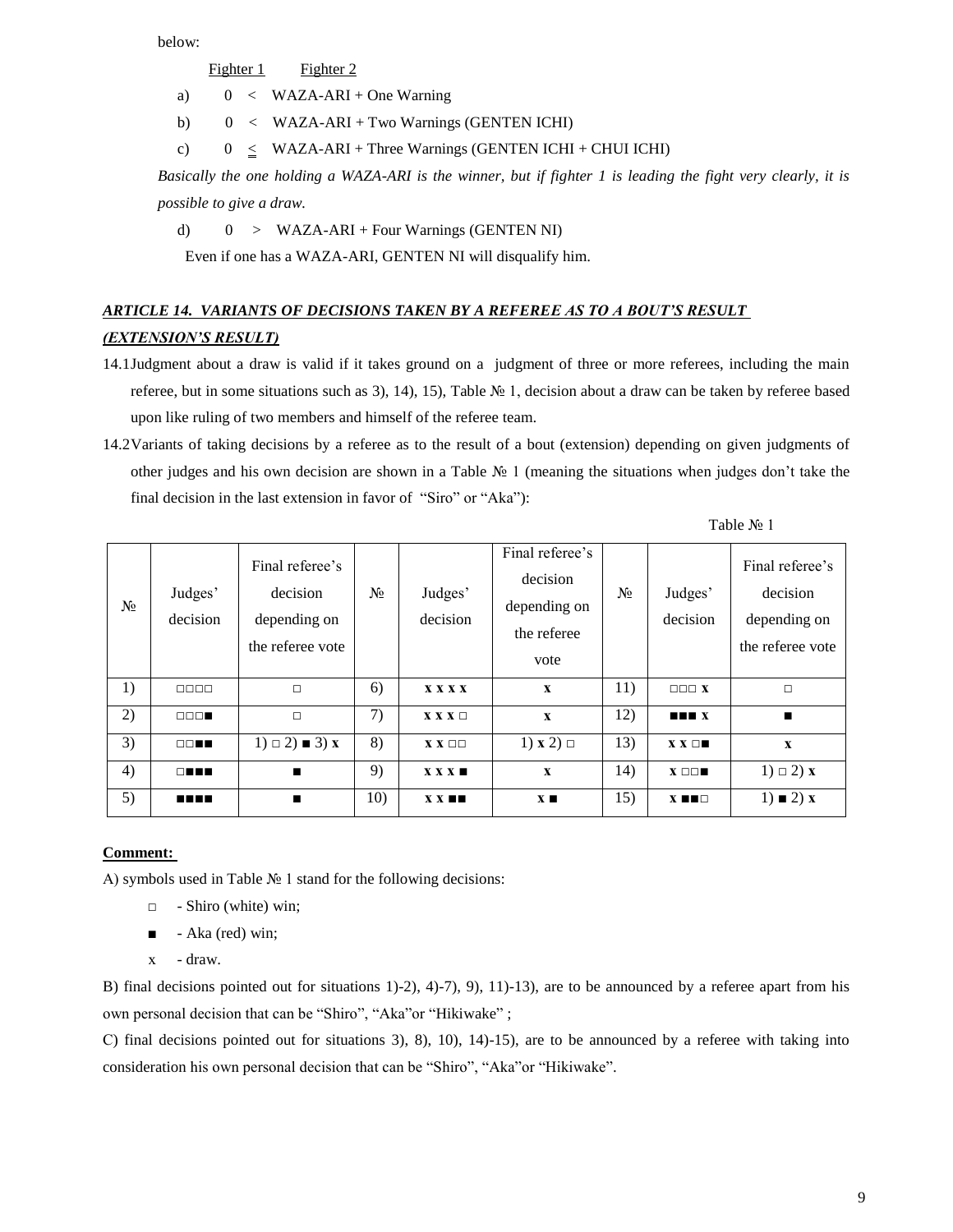### *Article 15: TAMESHIWARI*

- 15.1 Normally the Tameshiwari will not commence before the 1/8. Finals (16 best fighters) in open weight category championship or before 1/4 (8 best fighters) or minimum before 1/2 (4 best fighters) in championship in weights categories.
- 15.2 The materials used for the breaking test shall be boards of pine and the size shall be 33 centimeters (13 inches) long, 21 centimeters (8 inches) wide and 24 millimeters (0,9 inches) thick. The tournament Chief Referee shall check whether the materials correspond to the standards set by the European Karate Organization.
- 15.3 Points are awarded on the basis of the number of boards broken. The winner of the Tameshiwari competition need not be the same as the tournament winner, but shall be the person completing all four required breaking tests who has gained the highest number of points.
- 15.4 Each contestant must break a minimum of 2 boards in all categories with each of four different techniques: SEIKEN (Forefist)

SHUTO (Knife hand)

HIJI (Elbow)

SOKUTO (Knife foot)

The total number of broken boards will be the base on which "Decision by TAMESHIWARI" will be made.

- 15.5 The Boards for the breaking test must be placed across the top of two stable blocks set at designated place.
- 15.6 A contestant may attempt to break the minimum requirement or in excess of this minimum up to any number in the first attempt.

If he fails to break any the boards, he shall have one more attempt at the minimum requirement. If after this second strike the contestant fails to break his minimum requirement he will then be given 0 points.

- 15.7 Only support apparatus supplied by the tournament organizers and approved buy the EKO, will be used, i.e. stands or blocks.
- 15.8 Contestants are not allowed to touch or move the boards or the supporting blocks. This can only be done by one of the Tameshiwari officials.
- 15.9 Towels or other materials may be placed on the top of boards to be used as protection, subject to the permission of the tournament Tameshiwari Head Referee.
- 15.10 The time allowed to complete each break in the Tameshiwari event is 1 minutes, all contestants will be warned 30 seconds before the expiration of the time limit. Overtime is considered a failure to break the boards.
- 15.11 In the case of successfully break the contestants sit down in Seiza. In the case of failure to break the contestants keep standing.
- 15.12 If tameshiwari is performed on 4 sides of the platform that after each breaking, the competitors shall move up two settings counter-clockwise.
- 15.13 No way, a contestant can refuse to break. If he refuses, he must be disqualified.
- 15.14 In the case of two or more competitors breaking the same number boards during the competition the lighter competitor wins.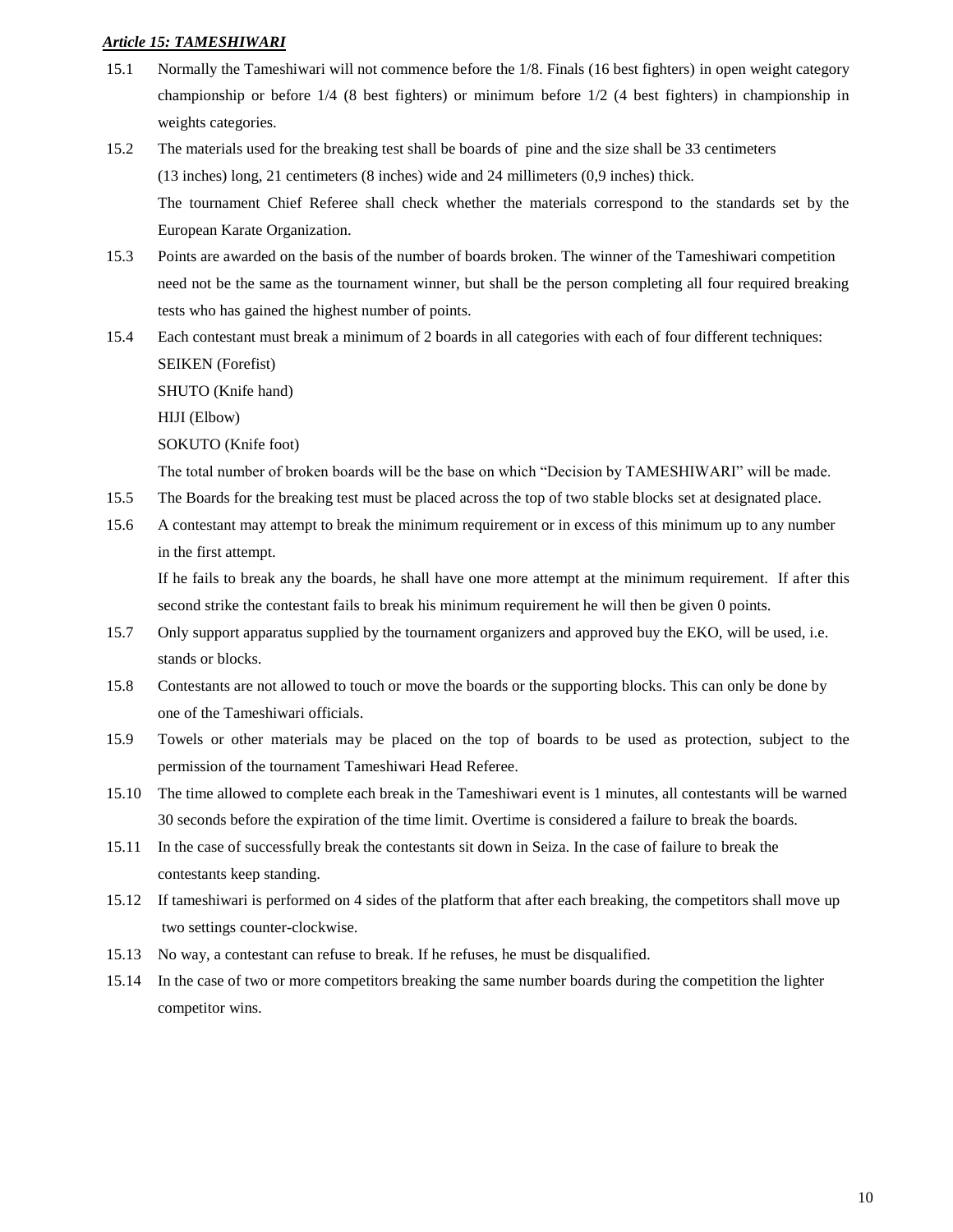#### **16.1 Requests to referees and judges**

- 16.1.1 The most important thing for the referees and judges is to respect the life of the competitors and give it the highest priority during the bout. In case of any accident during the bout, the referee and judge shall have the capacity to stay calm, and to see clearly the situation in order to take quick and appropriate actions.
- 16.1.2 The referees and judges must not be biased in judging, but must have the capacity to make fair judgments.
- 16.1.3 The referees and judges must give signs and actions clearly and promptly.

#### *16.2 Standard Actions of Referees*

#### **KUMITE (fighting)**

#### **Opening of Bout**

- 16.2.1 Both competitors will be called to enter the competition mat by the tournament assistant.
- 16.2.2 The Referee shall stand in the center between both competitors, and give the commands "SHOMEN NI REI" (Bow to front), "SHUSHIN NI REI" (Bow to Referee), "OTAGAI NI REI" (Bow to each other), and then the bout will start with his commands "KAMAETE" (Take fighting position) and "HAJIME (Start)."

#### **During the Bout**

- 16.2.3 The corner judge shall show IPPON, WAZA-ARI, HANSOKU and JOGAI by blowing the whistle and showing those judgments with flags. The referee shall give the command "YAME" (stop) and instruct both competitors to go back to their initial positions, and show the judgment result both verbally and physically.
- 16.2.4 The signals to be given by the corner judges both by whistles and flags, and the judgments and actions to be given by the referee are as follows:

# **IPPON**

16.2.5 Corner judge– Shall raise diagonally upwards the flag with the color corresponding to the competitor who got the IPPON and at the same time blow a single long and loud blast on the whistle. Referee – Shall stop the bout by the command "YAME", state the color of the raised flags and count them, including himself in the count, state the technique that resulted in IPPON, and raise diagonally upwards his arm of the winner's side and declare "IPPON".

#### **WAZA-ARI**

- 16.2.6 Corner judge Shall raise horizontally the flag of the competitor who took the WAZA-ARI, giving a single loud blast on the whistle strongly once.
- 16.2.7 Referee– Shall stop the bout by the command "YAME", state the color of the raised flags and count them, including himself in the count, state the technique that resulted in WAZA-ARI, and raise horizontally his arm of the winner's side and declare "WAZA-ARI".

#### **From WAZA-ARI to IPPON**

16.2.8 If the competitor does not stand up within three seconds or does not regain his will to fight within three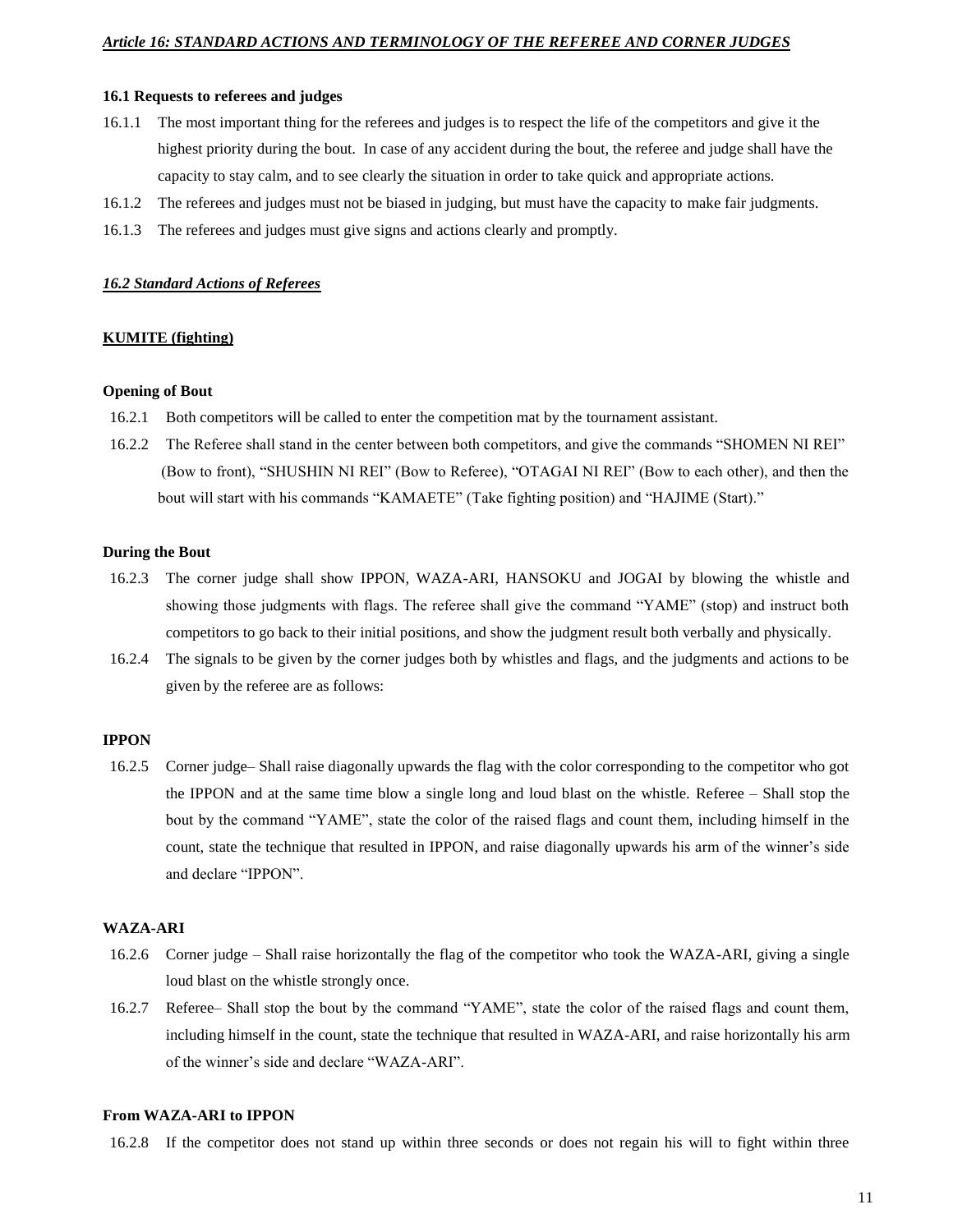seconds;

- 16.2.9 Corner judge Shall change the flag position from WAZA-ARI to IPPON, and at the same time blow a single long and loud blast on the whistle.
- 16.2.10 Referee Shall state "IPPON" if the majority of the referees, including himself (three or more) has made such a judgment. If less than three referees give IPPON, the judgment will remain "WAZA-ARI".

# **HANSOKU**

- 16.2.11 Corner judge Shall wave diagonally downwards the flag with the color corresponding to the competitor who made a foul, and at the same time blow several short, sharp blasts on the whistle.
- 16.2.12 Referee In case of a foul being equal to "CHUI", he shall stop the bout by giving the command "YAME", state the color of the waved flags, count the number of flags including himself, and then he shall state the actions that resulted in HANSOKU, pointing with his forefinger at the competitor who got the CHUI and declare "CHUI ICHI." The same action shall be taken in case of GENTEN ICHI.
- 16.2.13 In case of directly giving GENTEN ICHI or SHIKKAKU at one foul, the Referee must consult with the Corner judges first.

#### **TSUKAMI-AI, KAKEKOMI (grappling and clinching each other)**

- 16.2.14 Corner judge Shall wave both flags diagonally downwards, and at the same time blow several short, sharp blasts on the whistle.
- 16.2.15 Referee Shall stop the bout by giving the command "YAME", separate both competitors, and start the bout again by the command "ZOKKOU" (continue). Depending on the way of grappling, both competitors may be given CHUI ICHI respectively.

#### **JOGAI (out of bounds)**

- 16.2.16 Corner judge Tapping the floor several times with the flag of the side of the competitor who got JOGAI, he shall blow several short, sharp blasts on the whistle.
- 16.2.17 Referee He shall immediately give the command "YAME" and call "JOGAI", and then bring back the competitors to the center of the fighting area, start the bout again with the command "ZOKKOU".

#### **FUMEI (unclear)**

- 16.2.18 Corner judge Shall cross two flags in front of his face, and blow a single short sharp blast on the whistle.
- 16.2.19 Referee Shall let the bout go on without any interruption.

#### **MITOMEZU (no count)**

- 16.2.20 Corner judge Shall Cross the two flags and wave them back and forth and blow a single long and loud blast on the whistle.
- 16.2.21 Referee Depending on the situation, he may declare MITOMEZU.

### **HANTEI-GACHI (victory by decision)**

16.2.22 Corner judge – Shall raise diagonally upwards the flag with the color corresponding to the competitor who is considered to be the winner, and at the same time blow a single long, loud blast on the whistle.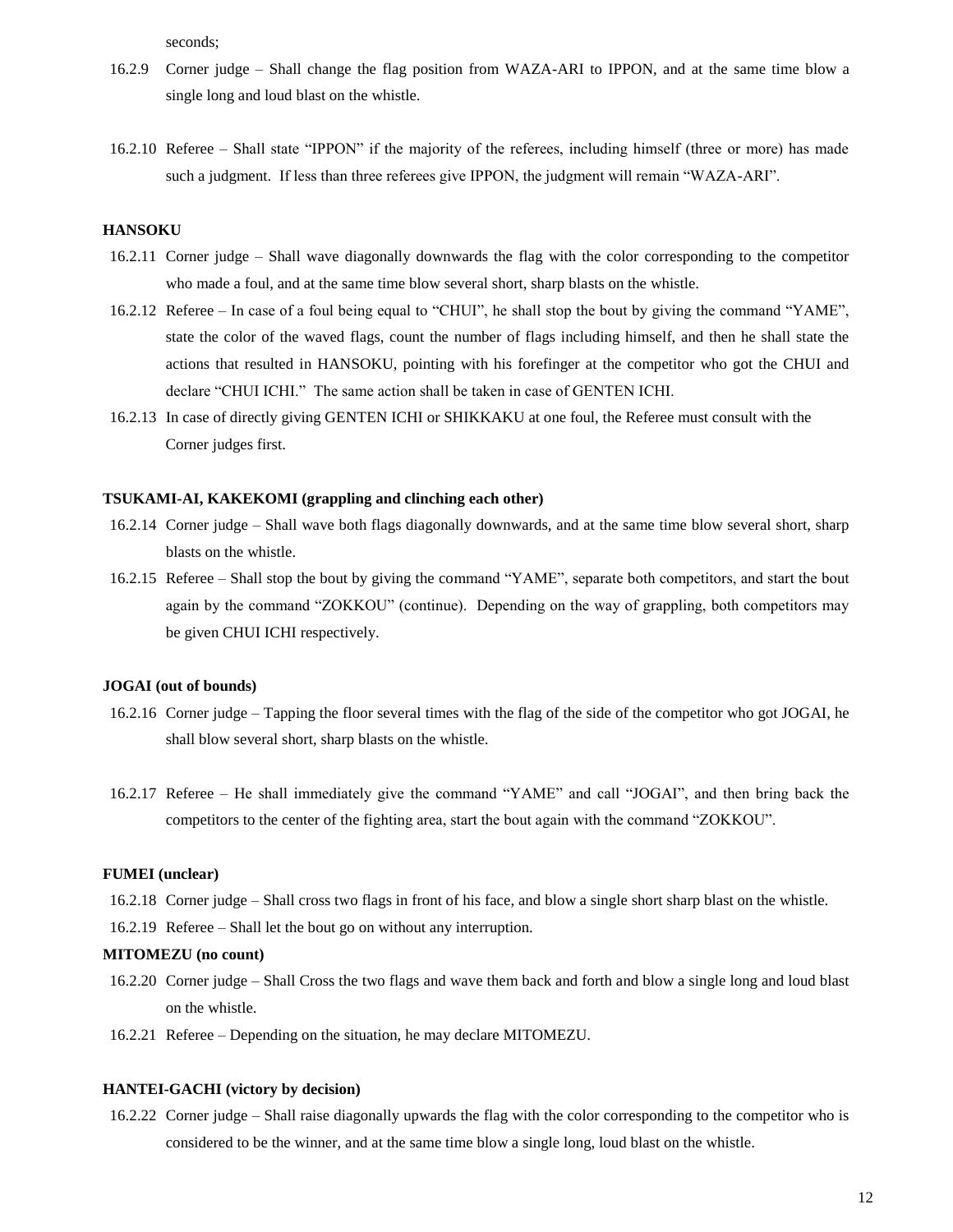16.2.23 Referee – Shall ask the corner referee for his decision by stating "HANTEI O TORIMASU" (take decision) and "HANTEI" (decision), declare the color of the flag of the winner, count the number of flags including himself, raise his arm diagonally upwards and declare the color of the flag of the winner. (The numbers of flags for a draw and for the opponent shall also be counted, even though the number is not enough for a majority decision.)

#### **HIKI-WAKE (draw)**

- 16.2.24 Corner judge Shall cross the flags in front of his knees, and at the same time blow a single long, loud blast on the whistle.
- 16.2.25 Referee Shall count the number of flags indicating a draw and cross diagonally downwards his arms in front of himself, and declare "HIKI-WAKE". (The number of raised flags shall also be counted, even though they are not enough for a majority decision.)

#### **SHIKKAKU (disqualified)**

- 16.2.26 Corner judge Especially for seriously vicious fouls, the corner judge shall request the referee for consultation.
- 16.2.27 Referee Shall raise diagonally upwards his arm on the side of the competitor who has been disqualified, and then point with his finger in the direction outside the competition mat and declare "SHIKKAKU".

#### **UNIFORM**

16.2.28 In case the dogi of the competitor comes into disorder during the bout, the Referee may stop the bout, bring back the competitors to their original positions, and adjust the dogi of the competitor or have him adjust it by himself.

### **End of Bout including announcing of the winner**

16.2.29 In case of IPPON or SHIKKAKU:

The Referee shall stop the bout and make both competitors face to the front and declare IPPON or SHIKKAKU, and give commands "SHOMEN NI REI" (Bow to the front), "SHUSHIN NI REI" (Bow to Main Referee), and "OTAGAI NI REI" (Bow towards each other). And then instruct the competitors to leave the competition mat.

16.2.30 In case of no IPPON nor SHIKKAKU;

The Corner judge shall, at the same time as the signal for ending the bout, blow a single long, loud blast on the whistle.

Referee shall give the command "YAME" and stop the bout immediately, get the competitors back to their original positions, and make them face to the front, and request the Corner judge for his decision by stating "HANTEI O TORIMASU" and "HANTEI".

Corner judge – When asked by the Referee for "HANTEI", he shall raise diagonally upwards the flag on the side of the considered winner and at the same time blow his whistle strongly once. In case the bout being a draw, he shall cross the two flags in front of his knees and at the same time blow a single short, sharp blast on the whistle.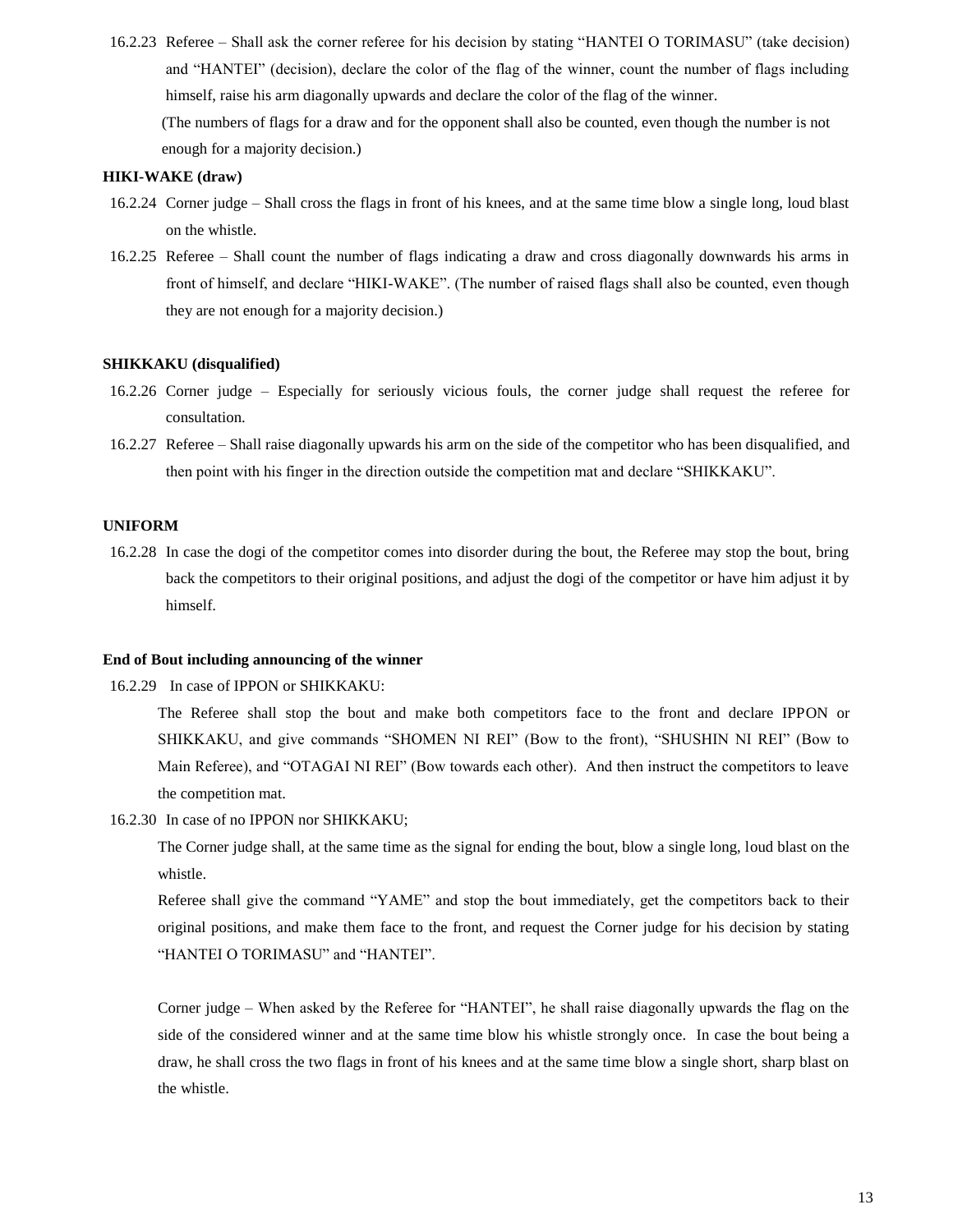Referee – Shall declare the color of the flag on the winner's side, count the number of raised flags including himself, and raise his arm diagonally upwards, declaring the winner if the number of flags of the same color gets the majority. (The numbers of flags for a draw and for the opponent shall also be counted.) An example (1): "AKA (red) ICHI (1), NI (2) SAN (3), SHI (4) and GO (5)"  $\rightarrow$  "AKA (red)" An example (2): "HIKIWAKE (draw) ICHI (1), NI (2)", "AKA (red) ICHI (1), NI (2) and SAN (3)"  $\rightarrow$ 

"AKA (red)".

In case of a draw, the Referee shall count the numbers for a draw, crossing his arms diagonally downwards in his front and declare "HIKIWAKE (draw)". And he shall proceed to an Extension or "Decision by Weight" or "Decision by TAMESHIWARI".

An example: "AKA (red) ICHI (1)", "HIKIWAKE (draw) ICHI (1), NI (2), SAN (3) and SHI (4)"  $\rightarrow$ "HIKIWAKE (draw)".

16.2.31 The Referee shall declare the winner, and give the commands "SHOMEN NI REI", "SHUSHIN NI REI", "OTAGAI NI REI" and instruct the competitors to leave the competition mat.

# **16.3 TERMINOLOGY OF THE REFEREE**

| Term                 | Action                                               |
|----------------------|------------------------------------------------------|
| Greeting (AISATSU):  |                                                      |
| <b>SHOMEN NI REI</b> | The referee team face the official table and bow.    |
| KOHO NI REI          | The referee team turns to another side and bow.      |
| OTAGAI NI REI        | The referee team members turn and bow to each other. |

# Opening the bout (SHIAI KAISHI):

| <b>NAKAE</b>          | The main referee calls the fighters to enter in the match area.  |
|-----------------------|------------------------------------------------------------------|
| AKA                   | Red. First competitor entering the arena.                        |
| <b>SHIRO</b>          | White. Second competitor entering the arena.                     |
| <b>SHOMEN NI REI</b>  | The fighters face the official table and bow. (The referee too). |
| <b>SHUSHIN NI REI</b> | The fighters face the main referee and bow. (The referee too).   |
| OTAGAI NI REI         | The fighters face each other and bow.                            |
| <b>KAMAETE</b>        | Take fighting position, including the main referee.              |
| <b>HAJIME</b>         | Start the bout. (The main referee punching gyaku tsuki).         |

# During the bout (SHIAI-CHU):

| YAME                  | Stop the bout immediately.                                                             |
|-----------------------|----------------------------------------------------------------------------------------|
| ZOKKO                 | Continue the bout.                                                                     |
| ZOKKO                 | Attack, Fight. (When the competitors do not fight, just stand and look at each other). |
| <b>FUKUSHIN SHUGO</b> | Calling judges together.                                                               |
| <b>ENCHOSEN</b>       | Extension.                                                                             |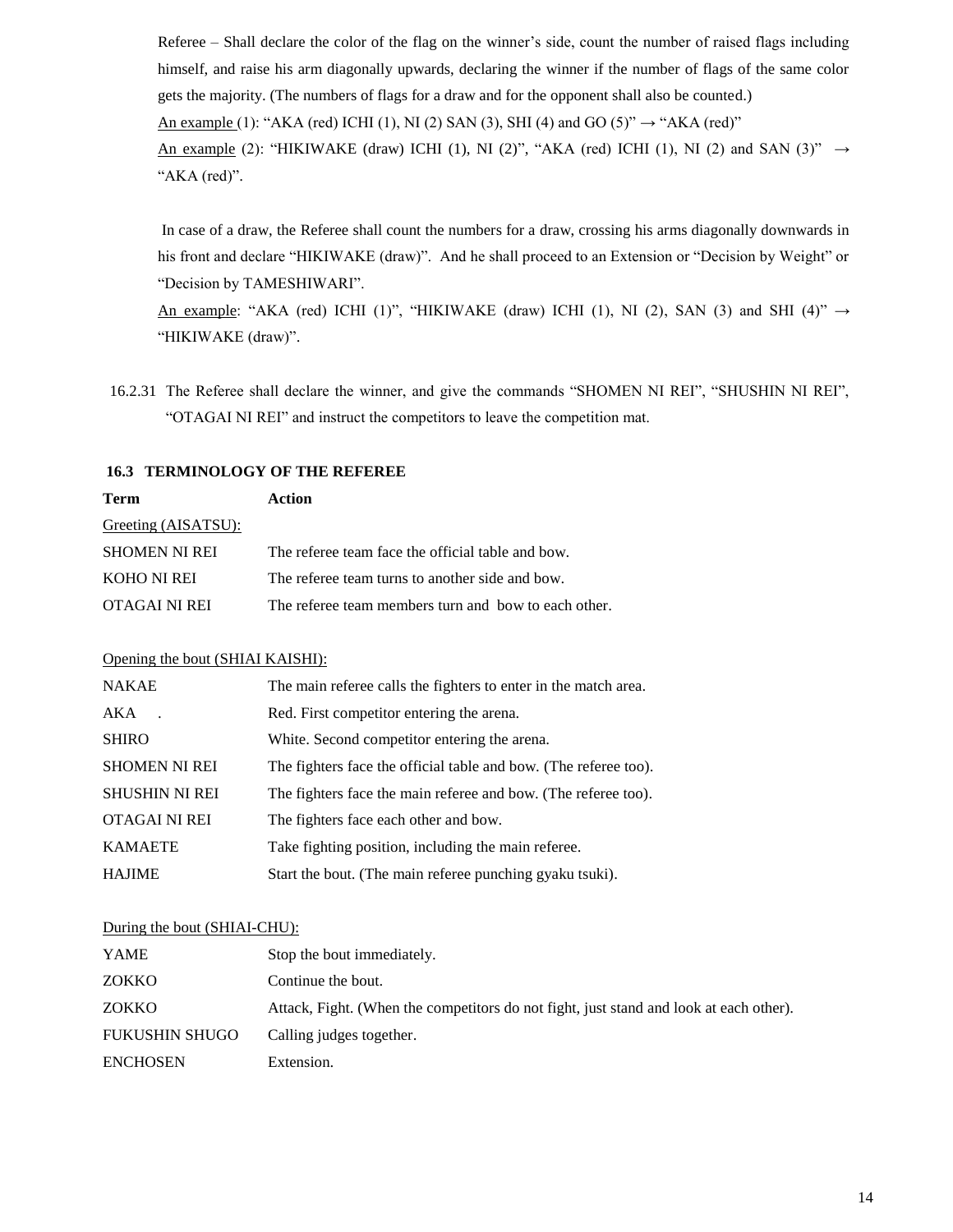| Fouls-names:         |                                                                          |
|----------------------|--------------------------------------------------------------------------|
| <b>GANMEN-KOGEKI</b> | Attacking the face with the hand or elbow.                               |
| or GANMEN            |                                                                          |
| <b>TSUKAMI</b>       | Grabbing the karate-gi.                                                  |
| <b>KAKAEKOMI</b>     | Hugging and holding.                                                     |
| <b>KAKENIGE</b>      | Pretend to attack whilst actually running away from the opponent.        |
| <b>SHOTEI-OSHI</b>   |                                                                          |
| or SHOTEI            | Pushing the opponent with the open hands.                                |
| KINTEKI-KOGEKI       | Kick to the genitals.                                                    |
| <b>ZUTSUKI</b>       | Head thrust.                                                             |
| <b>KAKE</b>          | Hooking (To grapple or hook the opponent's neck, head, shoulders, etc.). |
| <b>AKUSHU</b>        | Shake hands.                                                             |

## Declaration of fouls:

The referee designates the competitor who made the foul as Aka or Shiro and he declares the foul, and its nature.

E.g.: " Aka, tsukami, chui-ichi".

The competitor who committed the foul must say "Osu!" when hearing the main referee's declaration.

# Declaration of full point and half point:

| IPPON.   | The referee designates the competitor as Aka or Shiro and declares "Ippon" and its nature.        |  |  |  |
|----------|---------------------------------------------------------------------------------------------------|--|--|--|
|          | E.g.: "Shiro, migi-mawashi-geri, Ippon".                                                          |  |  |  |
| WAZA-ARI | Effective attacks which damages the opponent, but not to the same extent as an Ippon. Waza-ari is |  |  |  |
|          | declared in the same way as Ippon.                                                                |  |  |  |
|          | E.g.: "Aka, migi-mae-geri, Waza-ari".                                                             |  |  |  |
|          | Two declaration of Waza-ari constitutes a full point.                                             |  |  |  |
|          | E.g.: "Shiro, chudan-tsuki, waza-ari" (For the first)                                             |  |  |  |
|          | "Shiro, migi-mae-geri, waza-ari" (For the second) and immediately " awasete, Ippon".              |  |  |  |

# End of the bout (SHIAI SHURYO):

# Decision:

When no clear half or full-point has been scored, the victory is awarded by decision. The procedure of decision is as follows:

| YAME                   | Stop the bout.                                                                           |
|------------------------|------------------------------------------------------------------------------------------|
| <b>SHOMEN-MUITE</b>    | The fighters face the front to the official table.                                       |
| HANTEI-O TORIMASU      | The referee asks the decision to the corner judges.                                      |
| <b>HANTEI</b>          | When hearing this, the corner judges must use the flags and the whistle to show their    |
|                        | decision.                                                                                |
| SHIRO/AKA              | White/Red. The corner judges raise the flag having the same color as the competitor whom |
|                        | they consider the winner, diagonally upwards.                                            |
| <b>HIKIWAKE</b>        | Draw. The corner judge crosses both flags in front of himself downwards.                 |
| ICHI, NI, SAN, SHI, GO | One, Two, Three, Four, to count the flags plus referee decision (Five)                   |
| <b>AKA/SHIRO</b>       |                                                                                          |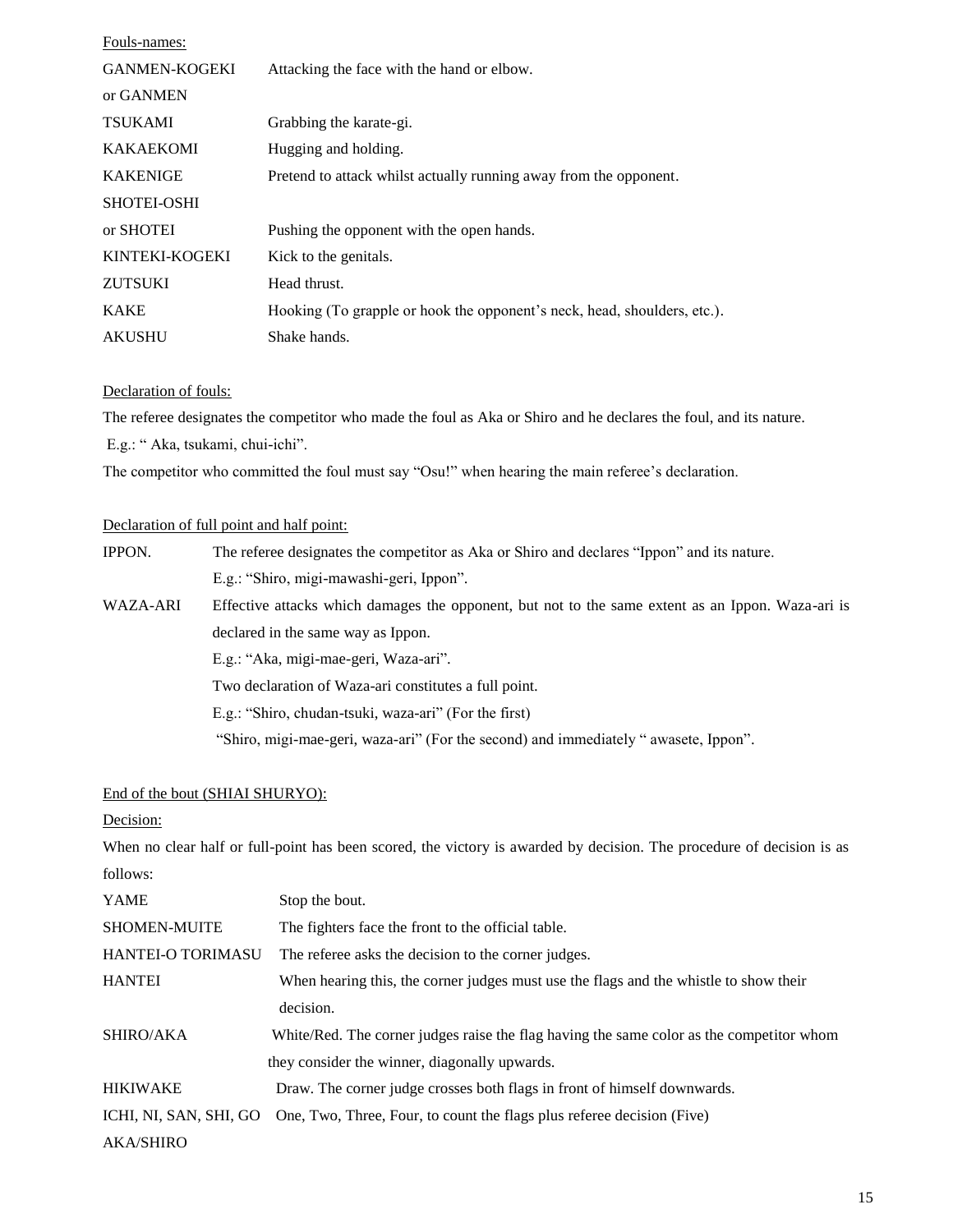# or HIKIWAKE Decision of the referee (.Red/White or Draw).

The referee declares the victory. This is the end of the bout.

| <b>SHOMEN NI REI</b> |                                        |
|----------------------|----------------------------------------|
| <b>SHUSHIN NI RE</b> | The same procedure as the opening bout |
| OTAGAI NI REI        |                                        |

# Declaration of decision:

The referee counts the number of flags, and gives his own decision and then points with his hand to the winner and say in case of AKA win: AKA and in case of SHIRO win - SHIRO. In case of a draw, he crosses downwards his arms. And say: HIKIWAKE E.g.: "Hikiwake ichi; Shiro ichi, ni, san, shi;  $\rightarrow$  Shiro" In this case "Shiro" wins 4 to 0. "Shiro ichi, ni; Hikiwake ichi, ni, san;  $\rightarrow$  Hikiwake" In this case there is a draw (2:0). To win by decision it is required to have three or more of the judge's approval.

### How to announce warnings (example):

| 1-st time: | Aka Ichi, Ni, San, Shi, Go | TSUKAMI, CHUI ICHI                              |
|------------|----------------------------|-------------------------------------------------|
| 2-nd time: | Aka Ichi, Ni, San, Shi     | GANMEN KOGEKI, CHUI ICHI, AWASETE GENTEN ICHI   |
| 3-rd time: | Aka Ichi, Ni, San          | KINTEKI-KOGEKI, CHUI ICHI                       |
| 4-th time: | Aka Ichi, Ni, San, Shi, Go | SHOTEI, CHUI ICHI, AWASETE GENTEN NI, SHIKKAKU. |

### How to announce WAZA-ARI, IPPON (examples):

| Shiro | Ichi, Ni, San, Shi, Go | GEDAN MAWASHI-GERI, WAZA-ARI         |
|-------|------------------------|--------------------------------------|
| Shiro | Ichi, Ni, San, Shi     | CHUDAN-ZUKI, WAZA-ARI, AWASETE IPPON |
| Aka   | Ichi, Ni, San, Shi, Go | JODAN MAWASHI-GERI. IPPON.           |

### *KUMITE ACTIONS (Corner judges) :*

| <b>IPPON</b>    | The judges raise the flag diagonally and blow a single long and loud blast on the whistle.               |
|-----------------|----------------------------------------------------------------------------------------------------------|
| <b>WAZA-ARI</b> | The judges raise the flag horizontally to the side and blow a single long and loud blast on the whistle. |
| <b>HANSOKU</b>  | The judges shall wave diagonally downwards the flag with the color corresponding to the competitor       |
|                 | who made a foul, and at the same time blow several short, sharp blasts on the whistle. Used for all      |
|                 | other situations for Chui, Genten or Shikaku.                                                            |
| <b>JOGAI</b>    | The judges lowers either flag diagonally, tapping the floor, and blow several short, sharp blasts on the |
|                 | whistle.                                                                                                 |
| <b>MITOMEZU</b> | The judges cross both flags in front of themselves waves them from side to side and blow the whistle.    |
| (no count)      |                                                                                                          |
| <b>FUMEI</b>    | The judges cross both flags at eye level and blow the whistle.                                           |
| (unclear)       |                                                                                                          |

In case when time of the fight is up the judge makes a short loud signal by blowing a whistle.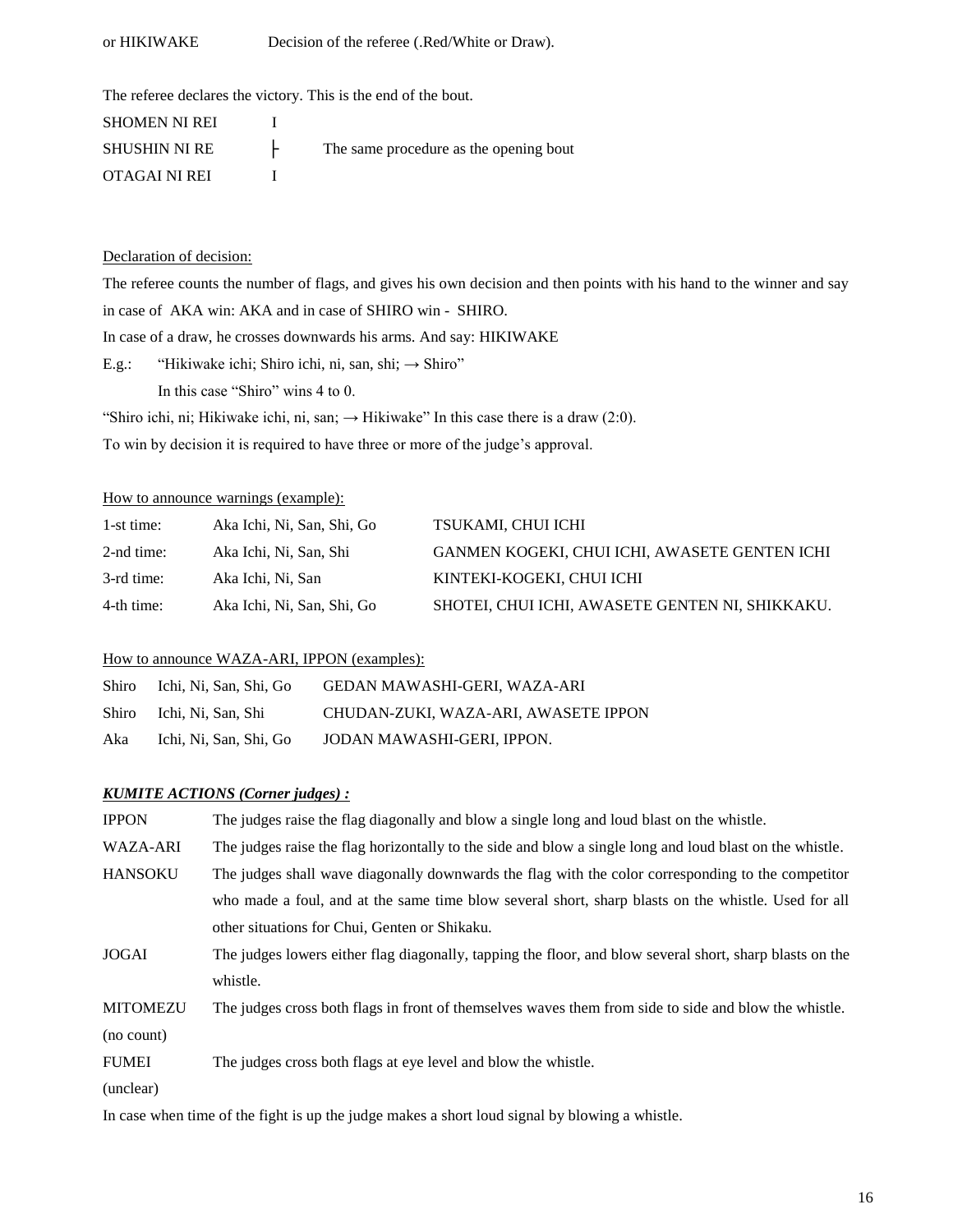# *TAMESWIWARI ACTIONS:*

| Start the Tameshiwari:  |                                                                                            |
|-------------------------|--------------------------------------------------------------------------------------------|
| <b>SHOMEN NI REI</b>    | The same as the opening of the bout.                                                       |
| <b>MAWATTE REI</b>      | Turn around,, bow and say "Osu".                                                           |
| <b>KAMAETE</b>          | Stand by.                                                                                  |
| <b>HAJIME</b>           | Break the boards.                                                                          |
| Declaration of results: |                                                                                            |
| <b>KANSUI</b>           | All the boards have been broken. The Tameshiwari official raises his arm $45^{\circ}$ .    |
|                         | E.g.: Competitor's number or name and indicates the number of broken boards, Kansui.       |
| <b>SHIPPAI</b>          | The breaking test has failed. The Tameshiwari official cross their arms in front and waves |
|                         | from side to side indicating a failed attempt. E.g.: Competitors number or name, Shippai.  |

# *CHANGE OF THE REFEREE TEAM*

| <b>FUKUSHIN SHUGO</b> | Calling judges together.                                                                      |
|-----------------------|-----------------------------------------------------------------------------------------------|
| <b>MAWATE MIGI</b>    | The judges and referee turn to the right. The old team must turn to the right and walk to the |
|                       | edge of the mat and face the new team. The entering Main Referee will give the following      |
|                       | order:                                                                                        |
| <b>SHIMPAN NI REI</b> |                                                                                               |
| or OTAGAI NI REI      | Bow between both referee teams.                                                               |
| <b>MAWATE MIGI</b>    | Both referee teams will move to the right and the entering team will occupy the place of the  |
|                       | leaving team. This one will walk out of the arena.                                            |

# **FINAL.**

Any matter not contemplated in this referee rules, and that could happen in a tournament, will he discussed between The Referees and the Tournament Chief Referee.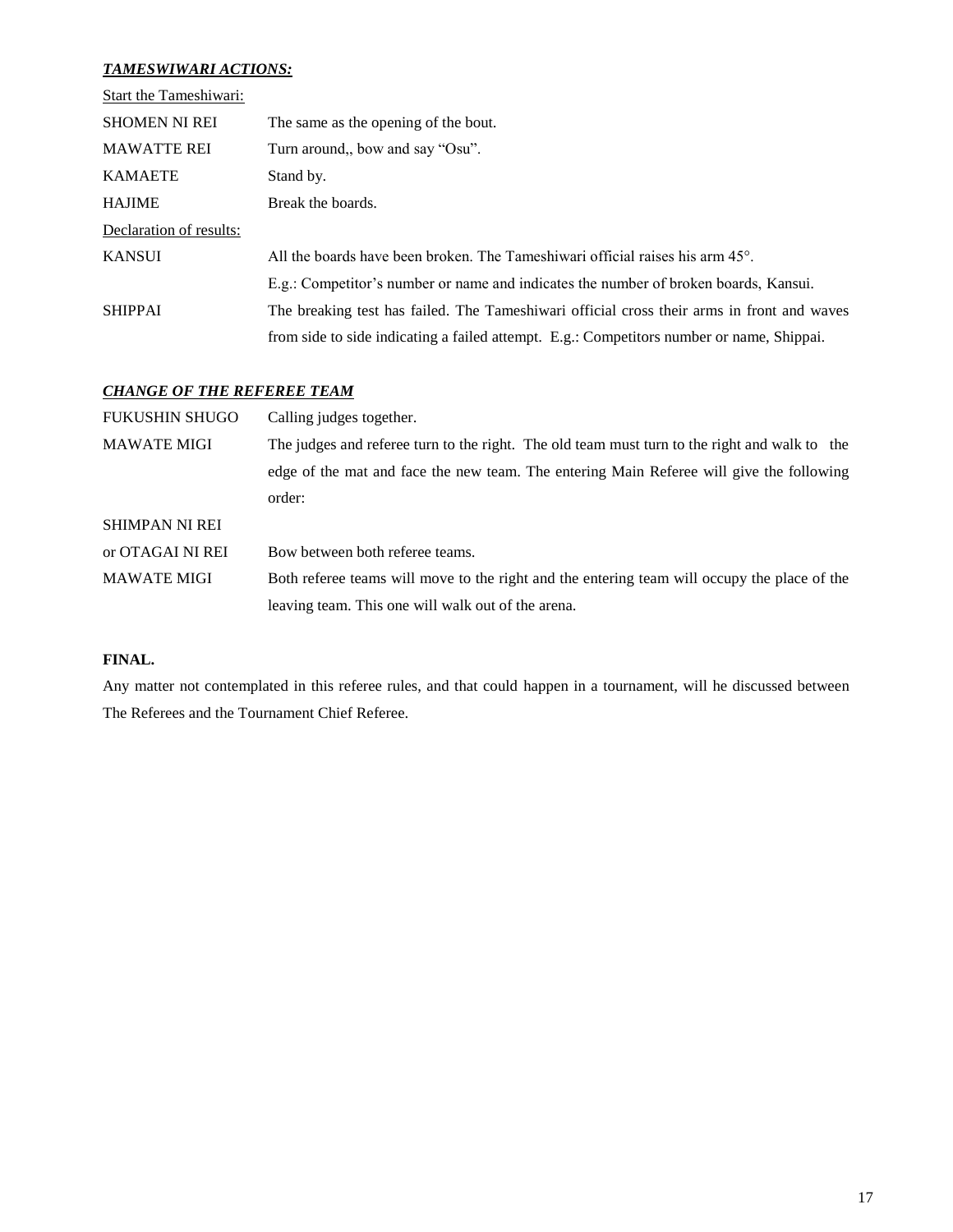# *Article 17: JUNIOR RULES*

# **17.1. Amendments for the Junior EKO rules**

All basic principles of the senior EKO rules apply for the juniors, referees commands etc. There is no tameshiwari for the juniors.

# **17.2. Definition of a junior**

A competitor is considered as a junior from the  $16<sup>th</sup>$  birthday till the  $18<sup>th</sup>$  birthday (the upper age limit to be defined according to the year of birth pointed out in invitations to tournaments). The junior, who has turned 18 and has the right to participate in a tournament according to the year of birth pointed out in a corresponding invitation, shall not have the right to take part in Senior competitions as well at the same tournament, if the tournament is of a joint character (Seniors and juniors together for several days). If a tournament is separate, such participant shall have the right to participate as a junior or Senior respectively.

# **17.3.Criteria for competing**

All competitors under the age of 18 must have written permission from their parents to compete in the Junior tournament.

A competitor can be asked for proof of age by producing an ID card or country passport.

Competition system

- kumite for junior-men and junior-women
- kata competition for junior-men and junior-women

# **17.4. Grade**

Members of the E.K.O. must be at least 6-th Kyu grade to be eligible to compete.

If members of other Associations and styles wish to compete in the (Shin)Kyokushinkai Open Tournaments, any grade will be allowed to enter. Providing they sign a disclaimer stating that they have practiced a Martial Art for at least two years.

# **17.5. Fighting time**

Fighting time for both junior-men and junior-women will be:

Main bout shall last two minutes in running time.

In case of draw (hikiwake) there will be extension (enchosen) lasting for 2 minutes.

In case of no decision in favor of either opponent is made then the competitors must be weighed with all those equipments he wore during the bout. In case the weight difference is  $3.0 \text{ kg} +$  for junior-men and for junior-women in all weight categories, save for heavyweights, for whom the difference must be  $5 \text{ kg} +$ .

If no decision can be made after the weighing then a further 2 minutes extension is awarded (last enchosen). At the end of this final extension a decision must be made to declare the winner.

# **17.6. Weight categories**

Weight categories for junior-men: under 55, 55-60, 60-65, 65-70, 70-75 and 75 +. Weight categories for junior-women: under 55, 55-60, 60-65 and 65 +. All weights are kilograms.

# **17.7. Protection for junior-men**

Leg and groin are compulsory. A compulsory EKO unified helmet to protect the chin, most of the face, top and back of the head, helmets to be provided by hosts. Teeth protectors are optional but recommended.

# **17.8. Protection for junior-women**

Leg, groin and breast (cups to be worn under a white T-Shirt) are compulsory. A compulsory EKO unified helmet to protect the chin, most of the face, top and back of the head, helmets to be provided by hosts. Teeth protectors are optional but recommended.